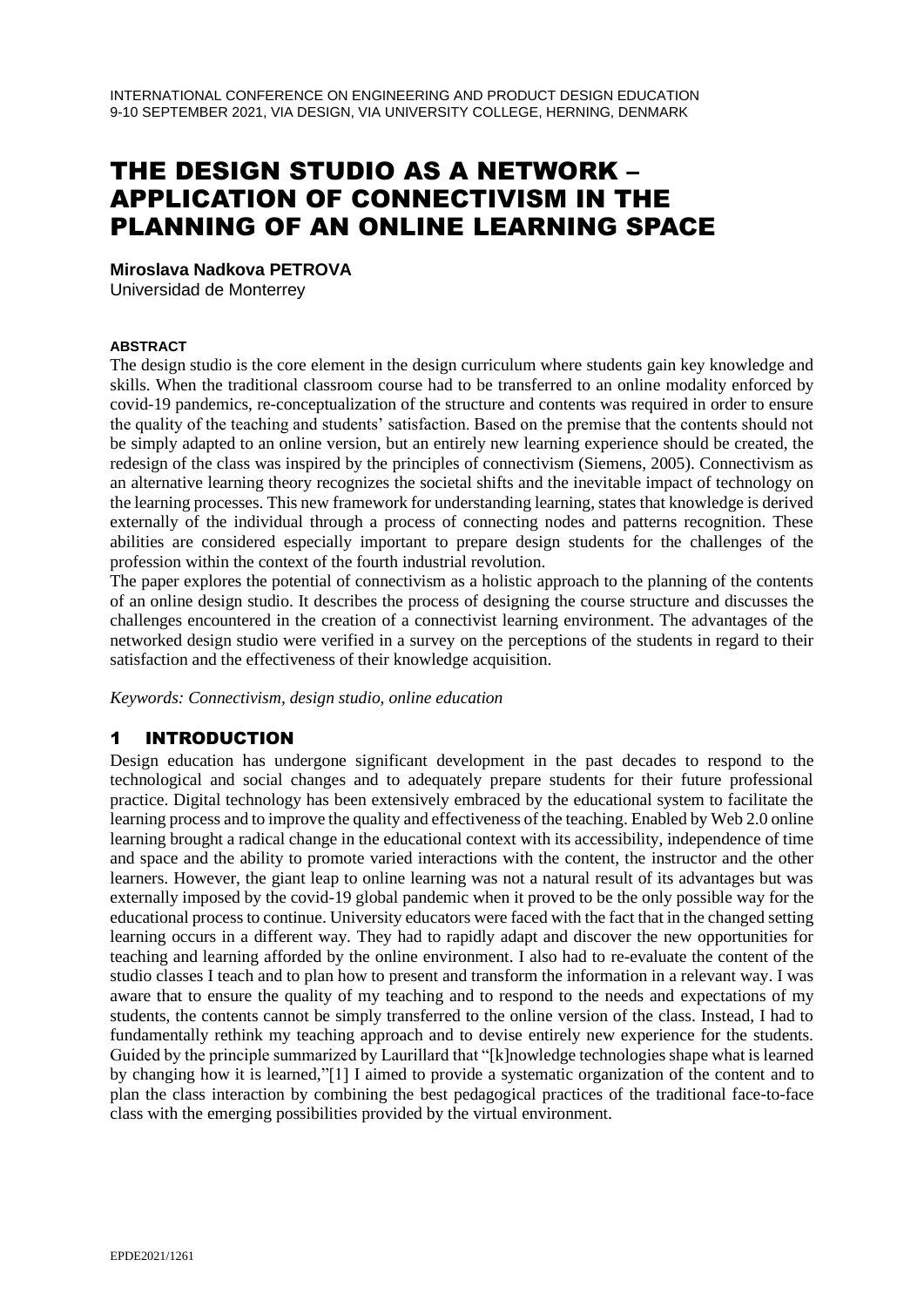## 2 TOWARDS A VIRTUAL DESIGN STUDIO

The design studio is the core element in the design curriculum where students gain key knowledge and explore their creative skills [2]. By implementing a project-based approach, the studio is where students "express and explore ideas, generate and evaluate alternatives, and ultimately make decisions and take action" [3]. Students learn how to communicate their concepts through representation, how to master the visual design language, or generally said they learn how to design [4]. The pedagogical approach is focused on the following three educational aspects – new skills, new language and the development of student's thinking [5]. However, central characteristic of the studio is not pedagogy but the interactions that take place and which form the exemplary atmosphere or the *studio culture*. Wang describes it as "a vital complex of material representation, social collaboration, creativity, emotionality and a tolerance for uncertainty – if not outright confusion – balanced with a faith that meaningful designs eventually will emerge." [6]. Through the critical dialogue that is established and the provided feedback, students tests the validity of their ideas, and constantly revise and improve them. In this way knowledge acquisition occurs – in the experiential creative process defined by Schön as "reflection-in-action" [7]. The traditional notion is that the social and cultural domain of the studio has a counterpart in the physical environment where students spend long hours, create their own community of practice, and identify with it as individuals and as a group [8]. However, with the pervasion of information and communication technologies both in the design practice and the educational process, the design studio was inevitably transferred to the digital realm. Driven by the growing complexity of the design problems and the higher demand for collaboration between all participants involved in the design process, in the early 1990s the virtual design studio emerged [9]. The new studio typology offers a computer-mediated collaboration, often between geographically distributed and multicultural teams which is space and time independent [10]. Though considerably different from the physical space, the virtual studio has the same function as a shared learning and practice space where students interact, develop and present their projects. Furthermore, an important fact is that a sense of place can be fostered [11] and hence the identity and the community typical for the face-to-face studios can be successfully retained. A major benefit of the experience in a virtual design studio is that students are exposed to a simulation of the real working environment where expertise in digital media and collaboration in multidisciplinary teams are prerequisites. In the virtual studio students master the new digital tools and develop competences which help in bridging the gap between academia and the professional practice.

### 3 THEORETICAL FRAMEWORKS FOR LEARNING IN THE DIGITAL AGE

To understand the effects of the technological context on education and to support the planning of the online design studio a relevant theory is needed. Determinant factor to be considered is the changing nature of the design process. The commonly accepted notion of its structure consists of two situations – an identified problem that needs to be resolved and a solution which fulfils a certain goal. The transformation from one state to the other, or the causal link between the two situations, is the act of design [12]. From the perspective of systems and complexity theories, Findeli suggests that instead of a problem and a solution, two end states of the system should be considered – its present state and its desired future state which is never a specific solution but a transitory state in a dynamic process. In this new structure the designer and the user are also considered parts of the system that undergo changes during the transformation process. The awareness of the systematic nature of design requires attention to be paid to the invisible relations that exist between the actors within the system and not on the artifact as an outcome of the design project. This new understanding might be the radical change needed in design education and the design studio in particular which are in a state of crisis [6].

Our students, the future designers need to be trained how to deal with the increasing complexity of both the design problems they have to resolve and the design process which often requires a multidisciplinary approach to the design project. To support the acquisitions of skills and prepare them for the challenges of the profession within the context of the fourth industrial revolution, learning should not be focused on the accumulation of knowledge but on the ability to seek for the most up-to-date information, to filter it and to apply it when making decisions. Again, the importance of the relations within the highly abundant and rapidly changing information network and the ability to explore them is prioritized. Hence, the application of systems and complexity theory in learning can provide the demanded framework and foster the required change in education.

In his seminal work "Connectivism: A Learning Theory for the Digital Age" Siemens questioned the viability of behaviourism, cognitivism and constructivism as theories adequately addressing the learning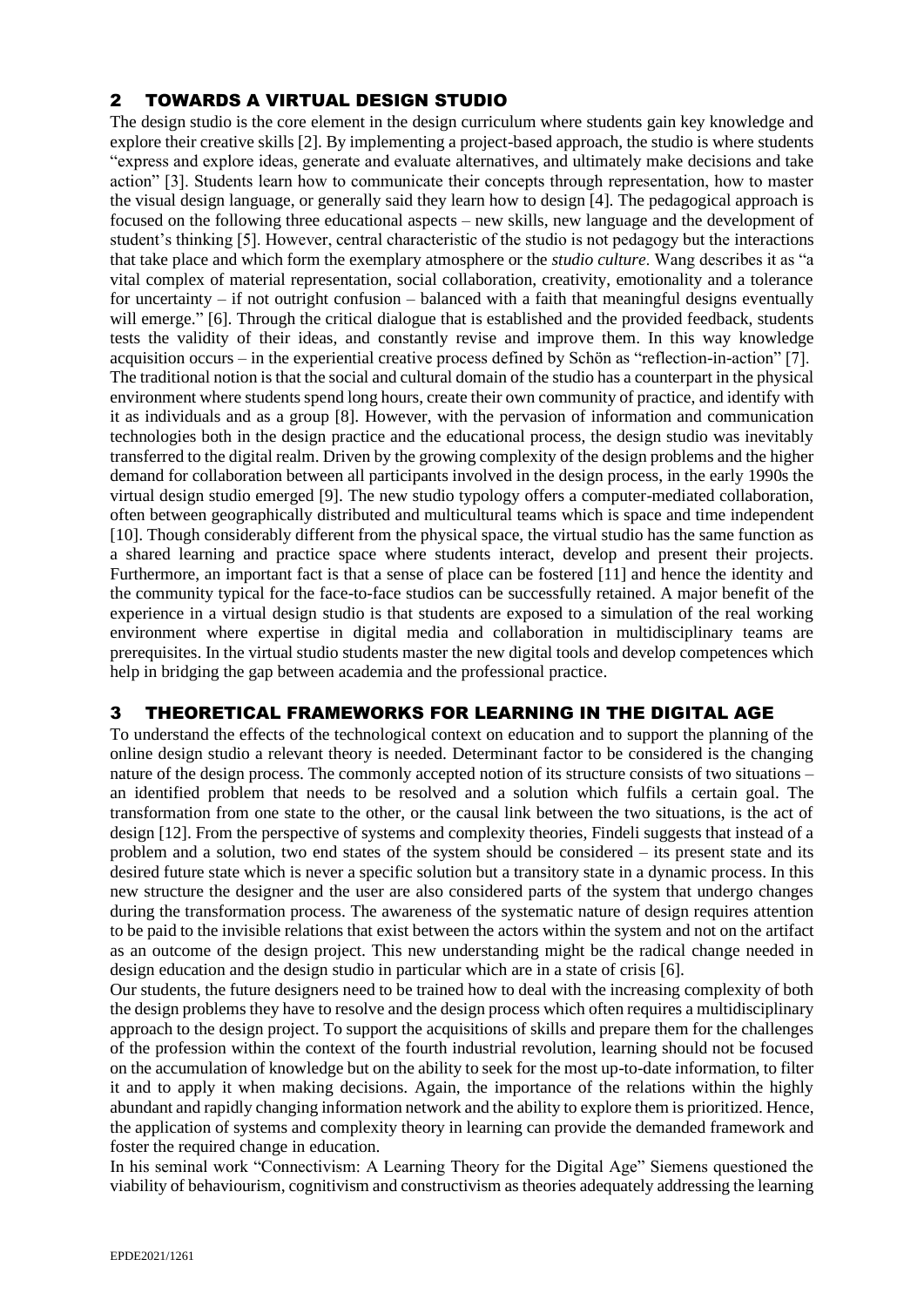processes in the digital age [13]. He advanced connectivism as an alternative learning theory recognizing the societal shifts and the inevitable impact of technology on learning processes. He reconsidered the relationships between knowledge and the learners in the current social environment and proposed a novel understanding that knowledge is derived externally of the individual through a process of connecting nodes and patterns recognition. According to connectivism, knowledge is a network phenomenon, composed of networked entities and their connections [14]. A major tenet is that knowledge is considered as a function of elements distributed across a system; it is decentralized and may exist outside of a person, which implies that "know where" becomes more important than to "know what" and to "know how." Learning is considered as a continual network-forming process in which knowledge is created through the construction of new connections between fields, ideas and concepts. It evolves from knowledge consumption to a knowledge creation process [15].

Though the status of connectivism of a theory has been criticized [16], [17], its conceptualization of learning accurately reflects the context defined by the online learning environment and the changed student demographics, so I consider its application as a pedagogical approach in the design studio pertinent.

### 4 CONNECTIVIST LEARNING IN THE ONLINE DESIGN STUDIO

The studio takes a central place in the four-year undergraduate programme of Interior Design at the University of Monterrey, Mexico. From the very beginning of the course of study, students are exposed to studio work which each subsequent semester features a changing focus of the subject and increasing complexity. Successful completion of the previous studio is required for the students to enrol in the next studio and to continue their studies. The class in consideration which had to be transformed from a traditional studio into a fully online mode in the autumn semester in 2020 is "Studio Integral." This is the last and most advanced studio which allows students to apply progressive theoretical approaches in the development of a comprehensive large-scale project.

The major questions considered in the planning process of the online studio were:

- How to plan for effective communication and collaboration in the online learning environment?
- How to engage students and how to encourage a more autonomous and self-directed learning?
- How to ensure meaningful knowledge acquisition in the online learning environment?
- How to support new types of interaction so that the authentic culture and practice of the design studio is preserved in the online learning environment?

The first aspect taken into account was the profile of the students. The impact of technology on millennial students' behaviour, beliefs, attitudes and educational requirements has long been recognized and researched with the intention to implement learning activities which are meaningful and conform to their learning needs [18]. However, in 2020 a new digital native generation is in the classroom and though sharing some characteristics with their predecessors, they certainly have their differences. To understand the characteristics and the learning preferences of the cohort it is imperative to support the students through their learning journey and to maximize their engagement in the educational process. Generation Z students are described as observers with a preference for visual and video-based content. They identify themselves as intrapersonal learners who are used to learning in their own setting before sharing their knowledge with others. They focus on acquiring the skills needed for their future career and expect to immediately apply them in real life. Moreover, they feel highly motivated when they are engaged with their passions and when they are involved in social change initiatives [19].

A main goal of the design of the teaching strategy was not to focus on the content but to align the learning outcomes with the proposed activities so that each student is enabled to master competencies while comprehending the value they add for his professional development.

The expected learning outcomes were formulated as follows:

- Ability to implement systematic design approach to solving problems
- Skills to develop and structure a design narrative as a prerequisite for a successful design solution
- Ability to translate conceptual ideas into tangible forms and spaces
- Analytical and critical thinking skills for generalization, evaluation and selection of structures, constructions and materials
- Mindset to apply integrative design approach for sustainable solutions
- Presentation skills and ability to defend concepts and ideas with well-grounded arguments
- Interdisciplinary and heuristic thinking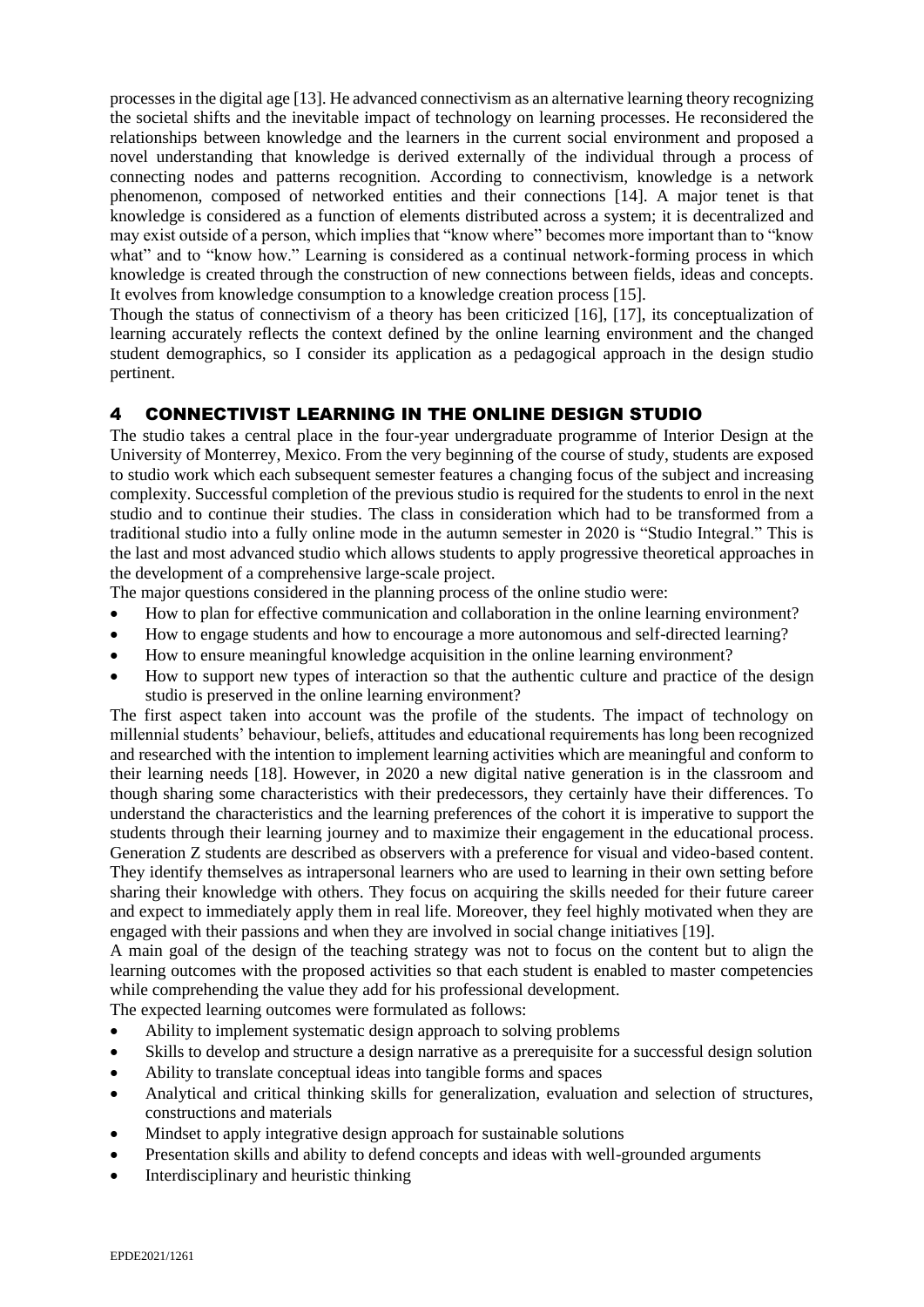Contrary to the departmental requirement that the course content should be well-defined and preliminary structured, I proposed a flexible programme which could easily adapt to changes and self-organize according to the needs of the students.

Following connectivist principles I tried to offer a variety of perspectives and opportunities for students to connect and to establish dialogue. I relied on the interactions which would be naturally formed and the spontaneous emergence of learning through these interactions. The didactic content was not hierarchically structured but instead was split into small segments which could be easily re-arranged and personalized according to the prior knowledge and individual interest of the students. The theoretical lectures and videos supporting the concepts which were to be explored in the design process were uploaded on the learning management system for students to review at their own pace. At the same time, students were encouraged to research these concepts further, to collect reference materials and through reflexion and self-critique to move from observation to interpretation.

A major premise in this teaching strategy is that the students are responsible for their own learning. However, in general, they are accustomed to receiving precise instructions and prefer to be guided in the development of the assignments. To prevent them from getting lost in the massively abundant information and to create a feeling of security, the synchronous sessions in the beginning of the semester were devoted to creating an atmosphere of trust and confidence. The provided nodes of theoretical content served as guidelines for the initial building of a personal knowledge base while the online discussion forums resolved doubts and supported students in the process of self-directed autonomous learning (Figure 1). The formation of this knowledge base is critical for the acquisition of skills to recognize which information is valuable and authentic.



*Figure 1. Mind-maps representing student's understanding of the theoretical concepts*

When understanding of the basic concepts has been developed, students could move on to the next level where through interactions with a new content they could form new connections. The formation of new and unexpected connections between existing ideas and the most up-to-date concepts results in new forms of knowledge and this is the essence of the creative process. Not only analytical and critical thinking but also interaction and discussion are crucial for students to be able to "see" these new connections (Figure 2).

The feedback provided by peers and the instructor aided in distinguishing the valuable inputs. Another important aspect is that students are expected to contribute to the knowledge network by sharing insights and disseminating their own knowledge. Engagement and active participation of each student is expected. In this knowledge co-creation process the main role of the teacher is to curate and sustain the learning environment, to monitor and control its effective functioning, to motivate the self-directed learning and to create opportunities for knowledge sharing. One such opportunity was provided with the implementation of a collaborative online international learning (COIL). This virtual mobility experience made possible the interaction with students from another country (Ecuador in this case), gave a new contextual meaning to the explored ideas, encouraged cross-national dialogue and additionally expanded the created networks in a culturally diversified environment.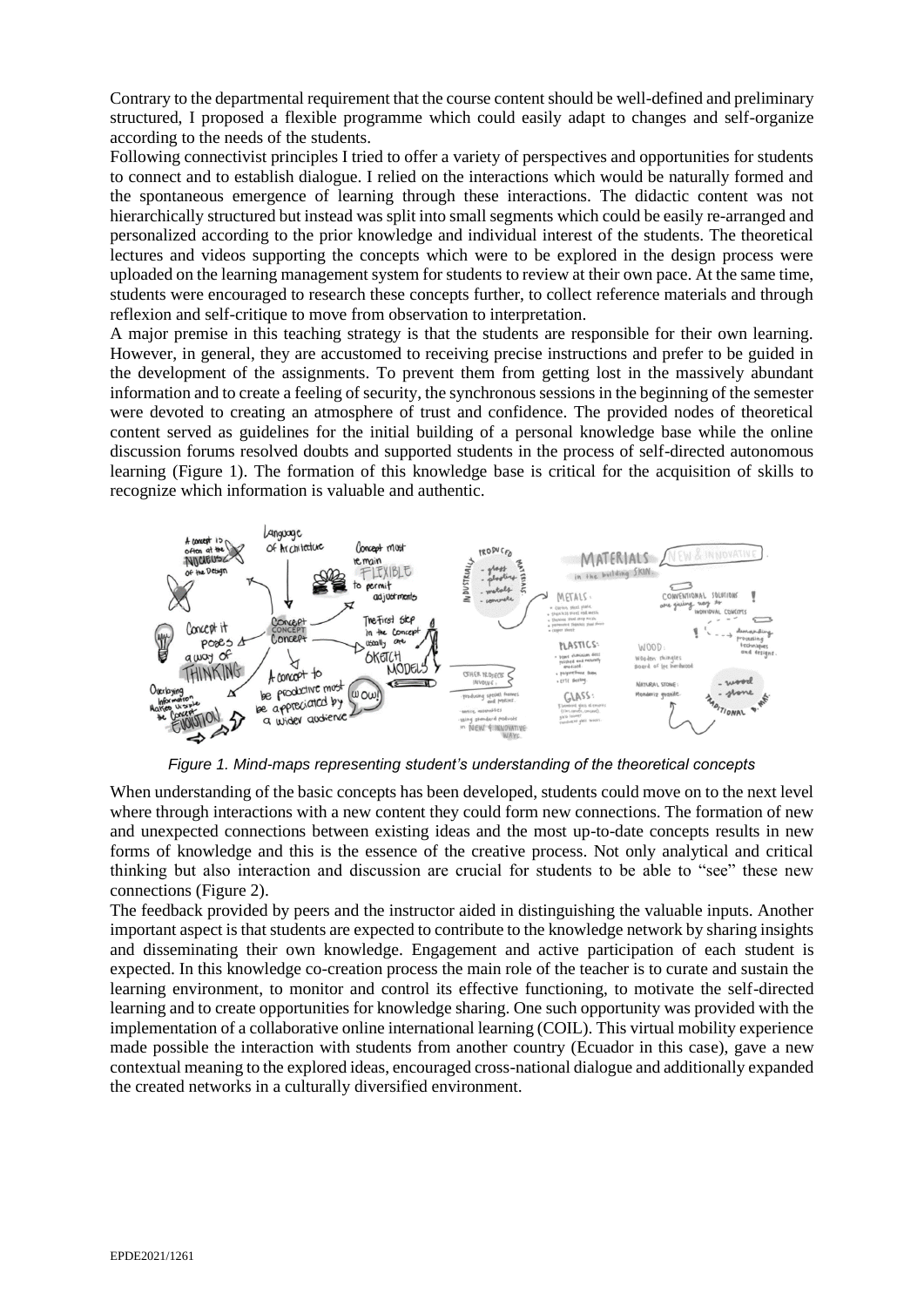

*Figure 2. Mind-map exploring the existing relationships between the major aspects considered in a pavilion design and the resulting concept sketches*

#### 5 LESSONS LEARNED

The perceptions of the students and their own estimation about the achieved outcomes of the class were examined with several surveys which were carried out before, during and at the end of the semester. In this way I could verify the effectiveness of the teaching strategy but also gain valuable recommendations and critical feedback on what to change and how to improve the online learning environment. One of the most satisfying results was that all 15 students found the class to be very well planned and would not change anything in the future. Also, all students replied positively to the question "Did you find the learning in the studio meaningful?" Another survey question addressed the perception of the level at which the class prepares students for their professional practice. 53% indicated a "very high" level, and the other 47% evaluated the level as "high." Likewise, all students considered that their personal achievements in the class as "very high" which was also confirmed with my direct observations.

However, in the answers to the question whether the online studio can replace the face-to-face classes prevail the opinion that traditional classes are indispensable as 67% preferred them. Among the reasons were pointed out that communication is better in person than talking to a camera, because working in front of the computer for long hours has been very tiring, and distractions occur more often at home. Still, students found a lot of advantages of the online studio. A respondent commented, "I liked the class very much, I think that the teacher understands that the online class is harder for us, but she makes it very interesting and useful, also not that difficult and always supports us." Another student shared, "Yes, I think the proposed type of learning made us more responsible. We, as individuals, are responsible of our own learning. Learning goes way further than connecting to the class, we have to be present and have the best attitude in order to be able to learn". Another opinion which summarizes the advantages of the teaching strategy is, "This class has helped me improve my level of organization and my design process."

I consider an indicator of the success of the proposed teaching strategy to be the changed attitude of the students towards the responsibility for their own learning. While at the beginning of the semester 80% responded that they prefer to receive precise instructions how to develop the assignments and only 30% were willing to search additional references and readings not assigned by the teacher, at the end of the semester 14 of the students defined themselves as self-directed learners and only one was uncertain. The feeling of belonging to the community was also confirmed by 93% of the students.

One of the findings which require some changes to be implemented in the future is that 73% of the students think that the overload of the online class is higher than the traditional face-to-face class and all of them felt very tired at the end of the semester.

I was surprised by a comment from one of the students who shared, "Thank you for caring about our experience with online classes. This is the first time a professor takes the time to ask important questions about this type of learning." I find this a big shortcoming because educators should always be aware of the effectiveness of their classes as there is a direct relation between the selected method of teaching and the learning outcomes. And this is especially important to be identified in the online environment which most likely is completely new for the majority of the teachers.